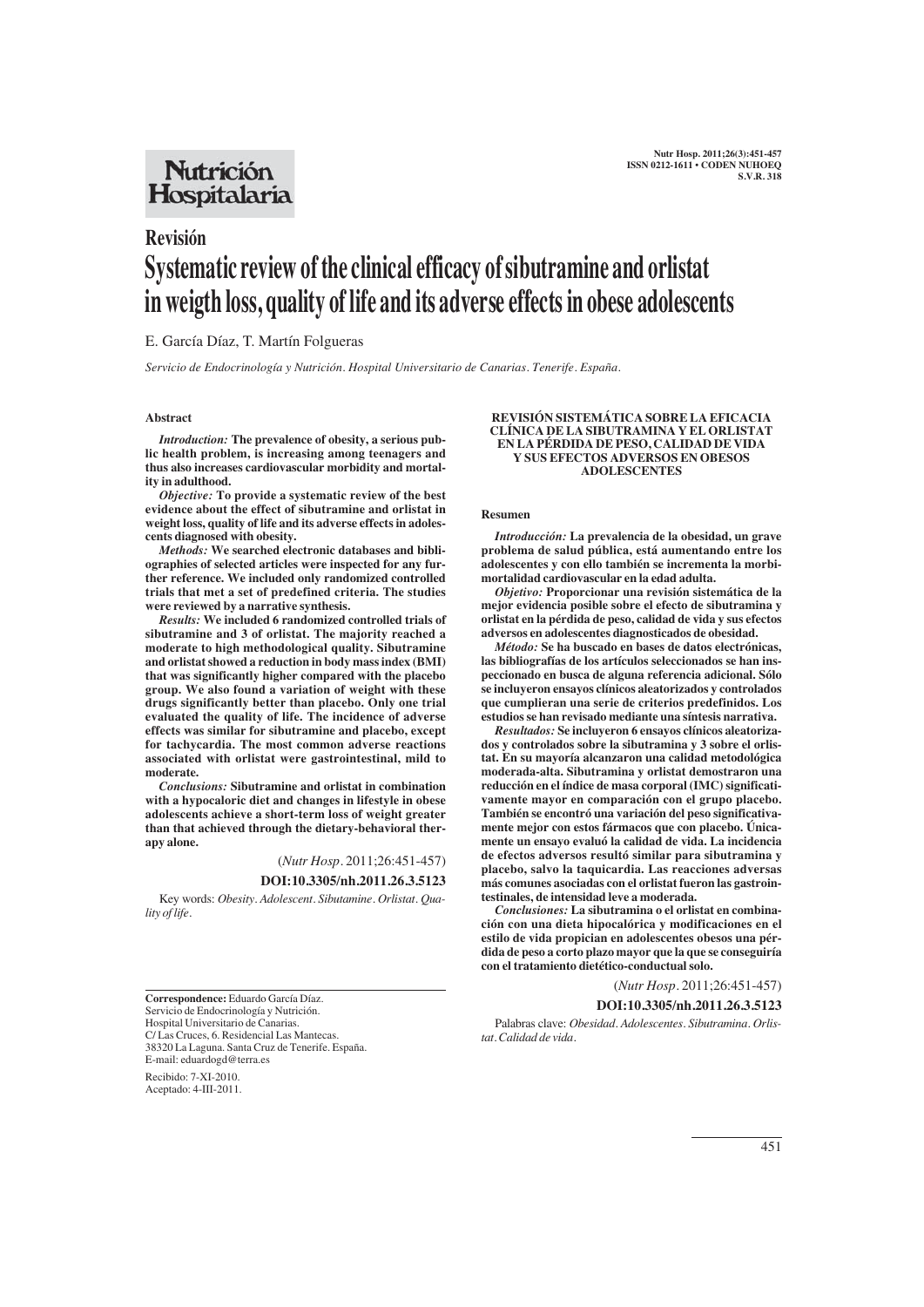#### **Introduction**

Obesity has reached epidemic proportions in most industrialized countries, to the point of becoming a public health problem of first order. Its prevalence in population segments such as teenagers, around 23% in southern European countries<sup>1</sup> and increasingly high numbers also in developing countries, $2$  is particularly striking, both for the novelty and for the associated risk of developing early type 2 diabetes mellitus, hypertension, hyperlipidemia and atherosclerosis, which ultimately translates into increased rates of cardiovascular morbidity and mortality in adulthood. The probability of adult overweight is multiplied up to 15 times with a history of overweight in adolescence,<sup>3</sup> which can also lead to sleep apnea, depression and social exclusion. Against this background, an effective approach of obesity from the earliest ages is necessary.

The best strategy is prevention, but once patients suffer overweight or obesity, conventional treatment, consisting of a low calorie diet, physical exercise and a change in lifestyle, offers modest results.4 Drugs such as sibutramine, a centrally acting anorectic, or orlistat, a gastrointestinal lipase inhibitor, may play a role in the management of overweight, as it has been demonstrated in adults. To examine this possibility, investigators have conducted several controlled clinical trials in recent years. This paper reviews current evidence regarding the efficacy of sibutramine and orlistat on weight reduction in obese adolescents, and also assesses its safety profile and its impact on quality of life of patients.

There have been several meta-analysis of the pharmacologic treatment of obesity in adults<sup>5-7</sup> and reviews about all non-surgical interventions to treat obesity in children.8-9 The systematic review presented incorporates the advantage of analyzing specifically the efficacy of these anti-obesity drugs in the adolescent group.

### **Methods**

#### *Search strategy*

Studies in English language published in last 10 years have been consulted in electronic databases such as Medline (OVID), Cochrane or Trip Database. The bibliographies of selected articles were inspected for any further reference.

#### *Inclusion criteria*

We included only randomized controlled clinical trials about the efficacy in reducing weight of sibutramine versus placebo or orlistat versus placebo, assuming that drug and placebo were combined with dietary treatment during the trial. Participants must be teenagers aged between 12 and 18, diagnosed obesity based on body mass index (BMI, calculated as weight in kilograms divided by the square of height in meters) that was at least 2 units above the percentile 95 for age and sex or, in the absence of this indicator, with a BMI between 30 and 44 kg/m<sup>2</sup>. It also required that the studies used the absolute change in initial BMI or, failing that, the percentage change in initial BMI as the primary measure for expressing the results

#### *Selection of included studies, assessment of study quality and data extraction*

We studied the title and abstract of all articles with potential interest offered by the databases when we introduced theses key words: "obesity", "adolescent", "sibutramine", "orlistat". The text of the 9 trials that met the criteria previously mentioned and were finally included, was examined in its entirety, and we extracted from them the data in the tables of the following pages. To avoid attrition bias, the extracted data are related to intention to treat analysis. We used the Jadad criteria for assessing the quality of included trials.

#### *Data Synthesis*

The studies were reviewed by means of a narrative synthesis; we dealt with the results of sibutramine and orlistat separately. A meta-analysis has been ruled out because of the heterogeneity found (from works with 24 participants followed for 6 months to multicenter studies with 539 patients evaluated for 12 months).

#### **Results**

A total of nine published randomized controlled trials were included in the review: 6 about sibutramine and 3 about orlistat. The details of these trials are shown in table I.

#### *Quantity and quality of research*

Of the 6 studies with sibutramine, 2 were multicentric and each drew together 498 patients, while in the remaining studies a smaller number of patients (24, 46, 60, 82) were managed. The usual dose of sibutramine was 10 mg/day; in the pioneering essay of Berkowitz  $2003$ ,<sup>10</sup> doses evolved (5 mg/day in week 2, 10 mg/day from week 3 to 6, 15 mg/day from week 7) and, if blood pressure and heart rate increased in 2 consecutive visits, the dose was decreased by 5 mg/day. Berkowitz, in his new work in 2006, $\frac{11}{10}$  increases the dose from 10-15 mg/day if the BMI did not decrease at least 10% after 6 months (this happened in 47'9% of the group). Equally, in the study of Daniels  $2007$ ,<sup>12</sup> 47'9% of the group increased the dose by 10-15 mg/day after the  $6<sup>th</sup>$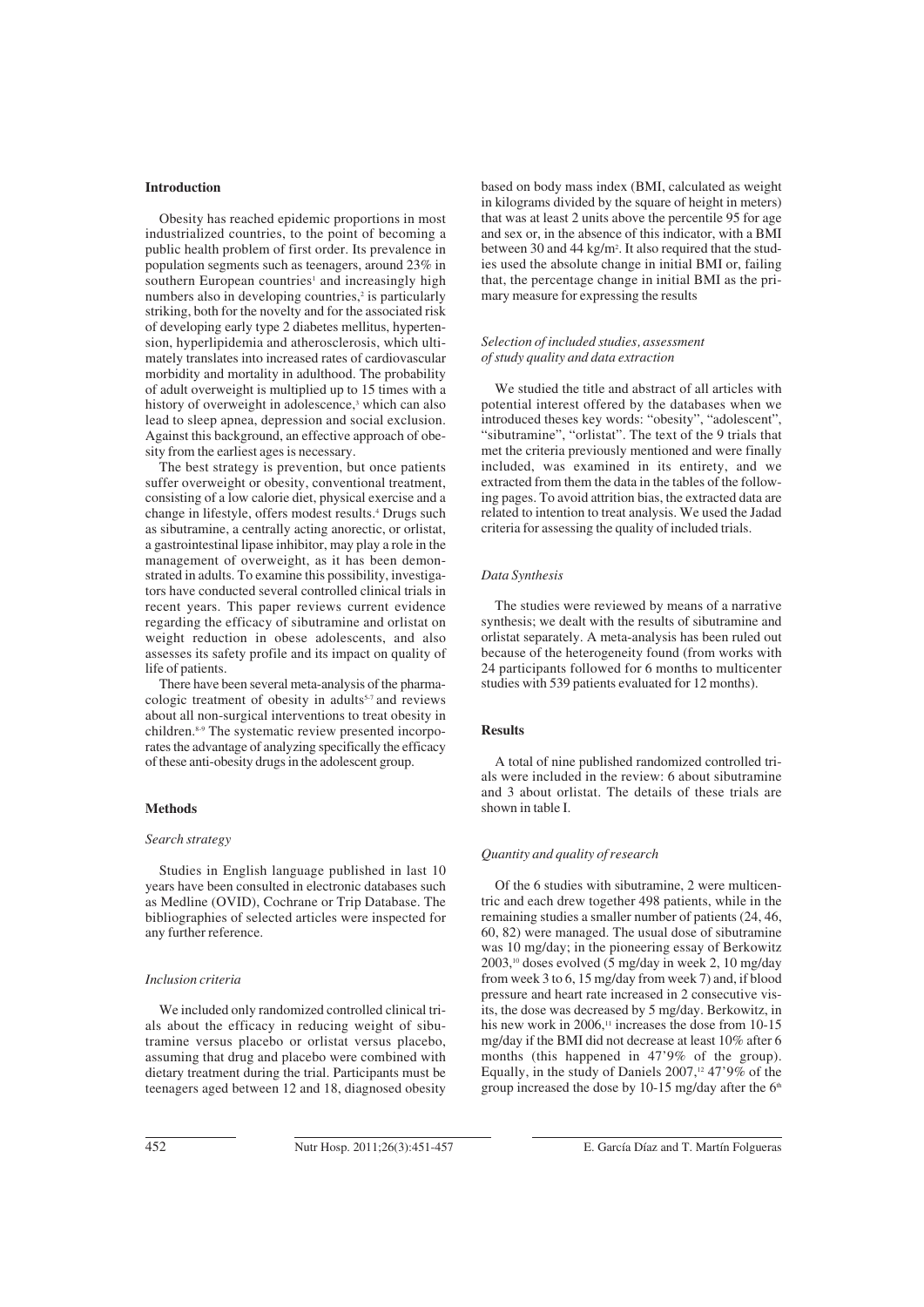|                                   |                                | <b>Table I</b><br>Included studies            |                  |                  |                                                                                                                      |
|-----------------------------------|--------------------------------|-----------------------------------------------|------------------|------------------|----------------------------------------------------------------------------------------------------------------------|
| Trial                             |                                | <i>Interventions</i>                          | $\boldsymbol{n}$ | <b>Months</b>    | 1st or 2 <sup>nd</sup> efficiency<br>measures about the<br>reduction of obesity                                      |
|                                   | 1                              | Diet + Sibutramine. $10-15$ mg/d              | 43               | 12               | $%$ * initial BMI $(p)$                                                                                              |
| Berkowitz et al. (April 2003)     | $\mathfrak{2}$                 | Diet + Placebo                                | 39               | $1-6$            | A $\dagger$ initial weight (p)                                                                                       |
|                                   |                                | Diet + Sibutramine                            |                  | $6 - 12$         | A waist circumf <sup>#</sup> (p)                                                                                     |
| Berkowitz et al. (July 2006)      | $\mathbf{1}$<br>$\overline{2}$ | Diet + Sibutramine. 10 mg/d<br>Diet + Placebo | 368<br>130       | 12               | A initial $BMI(p)$<br>$%$ initial BMI $(s)$<br>A initial weight (s)<br>$%$ initial weight (s)<br>A waist circumf (s) |
| Daniels et al. (June 2007)        | $\mathbf{1}$<br>$\overline{c}$ | Diet + Sibutramine. 10 mg/d<br>Diet + Placebo | 368<br>130       | 12               | A initial BMI (p)                                                                                                    |
| García Morales et al. (July 2006) | $\mathbf{1}$                   | Sibutramine 10 mg/d                           | 23               | 6                | A initial $BMI(p)$<br>$%$ initial BMI (p)<br>A initial weight $(p)$<br>A waist circumf (s)                           |
|                                   | $\mathfrak{2}$                 | Placebo                                       | 23               |                  | $%$ waist circumf $(s)$                                                                                              |
| Godoy-Matos et al. (March 2005)   | $\mathbf{1}$                   | Sibutramine 10 mg/d                           | 30               | 6                | A initial BMI (p)<br>$%$ initial BMI(s)<br>A initial weight $(p)$<br>$%$ initial weight $(s)$                        |
|                                   | $\mathfrak{2}$                 | Placebo                                       | 30               |                  | A waist circumf (s)<br>A hip circumf $(s)$<br>A waist/hip $(s)$                                                      |
| Van Mil et al. (April 2007)       | 1                              | Diet + Sibutramine . 10 mg/d<br>Only diet     | 12               | $1 - 3$<br>$3-6$ | A initial $BMI(p)$                                                                                                   |
|                                   | $\mathfrak{2}$                 | Diet + Placebo<br>Only diet                   | 12               | $1 - 3$<br>$3-6$ | A initial weight (s)                                                                                                 |
| Chanoine et al. (June 2005)       | $\mathbf{1}$                   | Orlistat 120 mg<br>3 times daily              | 357              | 12               | A initial $BMI(p)$<br>A initial weight (s)                                                                           |
|                                   | $\mathfrak{2}$                 | Placebo                                       | 182              |                  | A waist circumf (s)<br>A hip circumf $(s)$                                                                           |
| Maahs et al. (January 2006)       | $\mathbf{1}$                   | Orlistat 120 mg<br>3 times daily              | 20               | 6                | A initial BMI (p)                                                                                                    |
|                                   | 2                              | Placebo                                       | 20               |                  |                                                                                                                      |
| Ozkan et al. (December 2004)      | $\mathbf{1}$                   | Diet + Orlistat<br>120 mg 3 times daily       | 22               | 12               | A initial $BMI(p)$<br>A initial weight (p)                                                                           |
|                                   | 2                              | Diet                                          | 20               |                  | $%$ initial weight $(p)$                                                                                             |

\*% = Porcentaje change in ...,  $A =$  Absolute change in...,  $B =$  Circumf = Circumference

month. Regarding the duration of the trials with sibutramine, some lasted 6 months and others 12 months. In connection with orlistat, sample sizes ranged from 539 patients of multicenter study of Chanoine 2005,<sup>13</sup> to 40 and 42 teenagers in the other two publications included.14-15 In the 3 cases the dose was 120 mg 3 times daily and ranged between 6 and 12 months.

The trials were funded by pharmaceutical companies manufacturing the drugs under investigation. The majority reached a moderate to high methodological quality according to Jadad endpoints, as can be seen in table II. All studies mentioned randomization, and in most baseline characteristics of the groups were tabulated and homogeneous. Also multicenter studies of Berkowitz 2006, Daniels 2007 and Chanoine 2005 stratified randomization, to minimize any selection bias . These three, like the work of Berkowitz in 2003, detailed correctly the mechanisms of blinding, which limits detection bias and gives them a bonus point in the chosen rating scale. All trials described the loss of follow up; the above, as well as Garcia-Morales 2006<sup>16</sup> and Godoy-Matos 2005,<sup>17</sup> analyzed by intention to treat, thus sheltering from attrition bias. In general, the results were expressed properly.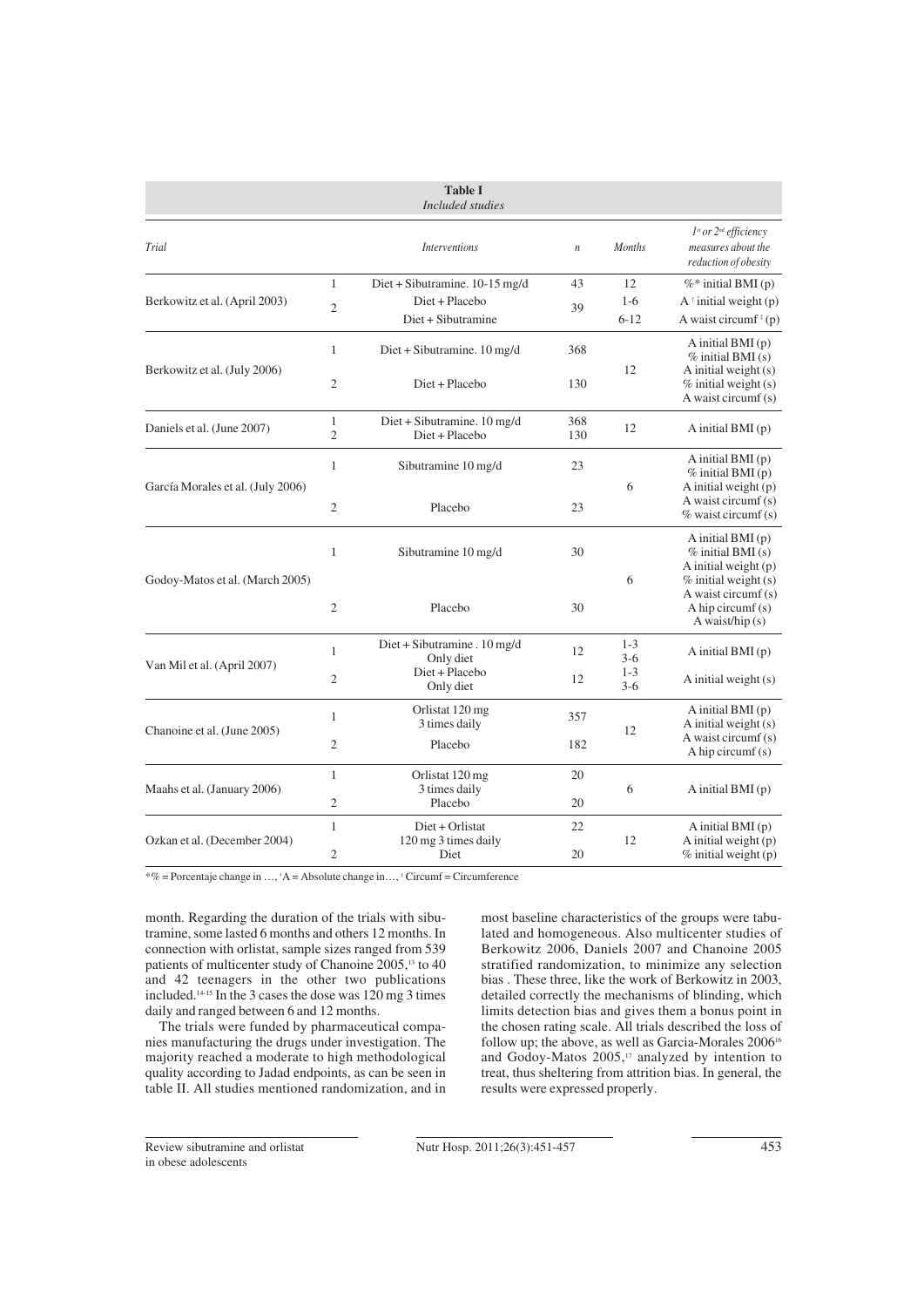| <b>Table II</b><br>Assessment of the quality of included studies (Jadad criteria) |                                           |                  |        |                                             |                  |          |                                        |                  |                           |
|-----------------------------------------------------------------------------------|-------------------------------------------|------------------|--------|---------------------------------------------|------------------|----------|----------------------------------------|------------------|---------------------------|
| Trial                                                                             | Do mention if the study<br>is randomized? |                  |        | Do mention if the study<br>is double-blind? |                  |          | It describes the loss<br>to follow up? |                  | Final score               |
|                                                                                   | Yes<br>(1 point)                          | No<br>(0 points) | Bonus* | Yes<br>(1 point)                            | No<br>(0 points) | $Bonus*$ | Yes<br>(1 point)                       | No<br>(0 points) | (Minimum 0,<br>maximum 5) |
| Berkowitz 2003                                                                    | X                                         |                  | X      | X                                           |                  | X        | X                                      |                  | 5                         |
| Berkowitz 2006                                                                    | X                                         |                  | X      | X                                           |                  | X        | X                                      |                  |                           |
| Daniels et al.                                                                    | X                                         |                  | X      | X                                           |                  | X        | X                                      |                  |                           |
| García Morales                                                                    | X                                         |                  |        | X                                           |                  |          | X                                      |                  | 3                         |
| Godoy-Matos et al.                                                                | X                                         |                  | X      | X                                           |                  |          | X                                      |                  |                           |
| Van Mil et al.                                                                    | X                                         |                  | X      | X                                           |                  |          | X                                      |                  | 4                         |
| Chanoine et al.                                                                   | X                                         |                  | X      | X                                           |                  | X        | X                                      |                  |                           |
| Maahs et al.                                                                      | X                                         |                  |        | X                                           |                  |          | X                                      |                  |                           |
| Oskan et al.                                                                      | X                                         |                  |        |                                             | X                |          | X                                      |                  | $\mathfrak{D}$            |

 $*$ Bonus = 1 point.

#### *Measure results*

The changes in participants in the trials were recorded using multiple measures, which can be grouped into 4 categories: efficiency measures about the reduction of obesity; analytical parameters (lipids, glucose, insulin levels and sensitivity to it ); indicators of sexual maturation (Tanner scale), body composition or energy expenditure; values of blood pressure, heart rate and echocardiography. Only measures of effectiveness in the reduction of obesity are discussed in detail here, with a reference of one study that measured changes in quality of life of adolescents. The values of blood pressure and heart rate are discussed in the section about adverse effects of drugs.

#### *Efficiency measures about the reduction of obesity*

Trials used mostly the absolute change or percentage change in initial BMI, initial weight or initial waist circumference. Less often investigators also used a comparison between the percentage of patients in each group that achieved a decrease in BMI  $\geq 5\%$  or  $\geq 10\%$ or  $\geq 15\%$ , and a couple of studies considered the absolute change in hip circumference (see Table 1, that shows which of these variables were taken by primary and secondary). Of the 9 included trials, 7 used the absolute change in initial BMI and 7 used the absolute change initial weight; these variables were the more repeated in the studies and are discussed in depth in this review. Validity as a variable of absolute change in weight is limited by the fact that it does not take into account the increase in height normally associated with the growth of an adolescent during the course of clinical trials.

#### *IMC*

The absolute changes in the initial BMI are shown in table III.

3 clinical trials with 10-15 mg/day of sibutramine showed a significantly higher reduction in BMI in the treatment group than in the placebo group. In one work (Van Mil  $2007^{18}$ ), the decrease in BMI with 10 mg/day of sibutramine was not significantly greater than placebo, but this study involved few patients (24 in total) and the drug was administered only for 3 months (the other investigations, however, lasted 6-12 months); moreover it was designed not so much to assess the loss of BMI after taking sibutramine, but to assess its effect on body composition (percent body fat, free mass fat) and energy expenditure (total, basal metabolic rate, metabolic rate during sleep, physical activity level), without forgetting that the strictness of the diet in both groups of this trial could mask the benefit of sibutramine.

2 studies with 120 mg 3 times daily of orlistat showed a statistically significant reduction in BMI for the treatment group compared with the placebo group. In another publication (Maahs 2006) no statistically significant decreases were observed between groups, but intra-groups (orlistat, placebo) after 6 months of study.

## *Weight*

The absolute changes in initial weight are presented in table IV.

The weight reduction was greater with sibutramine than with placebo in 5 trials, of which 3 have obtained statistical significance. In the work of García Morales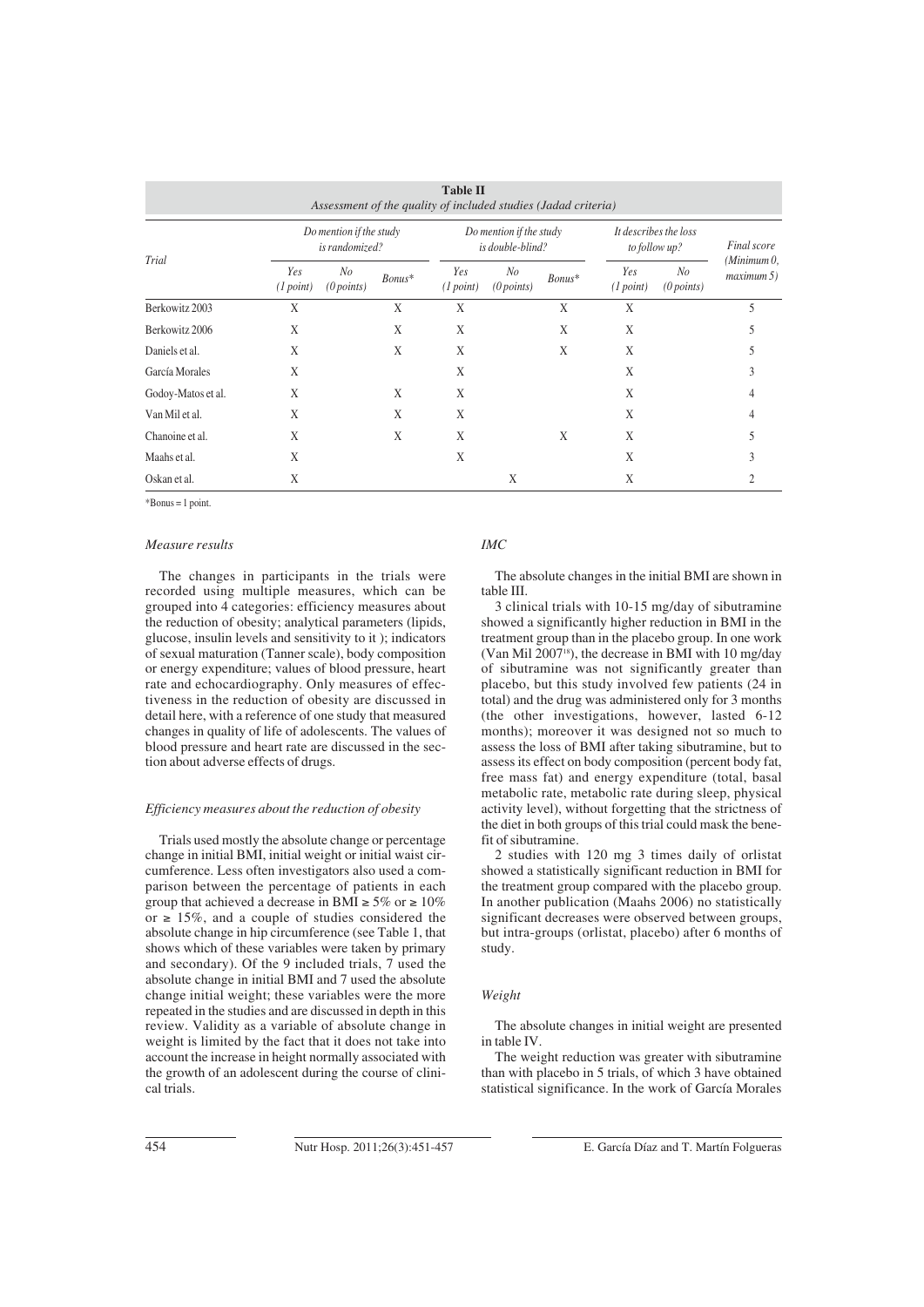| <b>Table III</b><br>Absolute change in initial BMI $(kg/m2)$ |                                               |                                           |                    |  |
|--------------------------------------------------------------|-----------------------------------------------|-------------------------------------------|--------------------|--|
| Trial                                                        | <i>Treatment group</i>                        | Comparator                                | p-valor vs placebo |  |
| Berkowitz et al.*                                            | Sibutramine ( $n = 368$ ) - 3.1               | Placebo $(n = 130) - 0.3$                 | p < 0.001          |  |
| Daniels et al. <sup>†</sup>                                  | Sibutramine ( $n = 368$ ) - 2.9 $\pm$ 0.15    | Placebo (n = 130) - $0.3 \pm 0.24$        | p < 0.001          |  |
| Godov-Matos et al.                                           | Sibutramine ( $n = 30$ ) - 3.6 $\pm$ 2.5      | Placebo ( $n = 30$ ) - $0.9 \pm 0.9$      | p < 0.001          |  |
| Van Mil et al.                                               | Sibutramine 3 months (n = 11) - $1.5 \pm 1.1$ | Placebo 3 months (n = 12) - $1.1 \pm 1.6$ | p > 0.05           |  |
| Chanoine et al <sup>:</sup>                                  | Orlistat ( $n = 352$ ) - 0.55                 | Placebo $(n = 181) + 0.31$                | $p = 0.001$        |  |
| Maahs et al.                                                 | Orlistat (n = 20) - $1.3 \pm 1.6$             | Placebo ( $n = 20$ ) - $0.8 \pm 3$        | $p = 0.39$         |  |
| Oskan et al.                                                 | Orlistat (n = 22) - $4.09 \pm 2.9$            | Diet $(n = 20) + 0.11 \pm 2.49$           | p < 0.001          |  |

The results are expressed as mean change  $\pm$  SD, except in those cases:

\*Mean change.

† Mean change ± SE.

| <sup>‡</sup> Change least squares mean. |  |  |  |
|-----------------------------------------|--|--|--|
|-----------------------------------------|--|--|--|

| <b>Table IV</b><br>Absolute change in initial weight (kg) |                                                 |                                             |                    |  |
|-----------------------------------------------------------|-------------------------------------------------|---------------------------------------------|--------------------|--|
| Trial                                                     | <i>Treatment group</i>                          | Comparator                                  | p-valor vs placebo |  |
| Berkowitz et al.                                          | Sibutramine ( $n = 43$ ) - 7.8 $\pm$ 6.3        | Placebo $(n = 39) - 3.2 \pm 6.1$            | $p = 0.001$        |  |
| Berkowitz et al.*                                         | Sibutramine $(n = 281) - 6.5 \pm 0.31$          | Placebo $(n = 79) + 1.9 \pm 0.56$           | p < 0.001          |  |
| García Morales et al. <sup>†</sup>                        | Sibutramine $(n = 23) - 7.3$ (4.6, 9.9)         | Placebo (n = 23) - 4.3 (1.7, 6.9)           | p > 0.05           |  |
| Godoy-Matos et al.                                        | Sibutramine $(n = 30) - 10.3 \pm 6.6$           | Placebo (n = $30$ ) - $2.4 \pm 2.5$         | p < 0.001          |  |
| Van Mil et al.                                            | Sibutramine 3 months $(n = 11) - 2.81 \pm 3.37$ | Placebo 3 months (n = 12) - $2.05 \pm 3.54$ | p > 0.05           |  |
| Chanoine et al. <sup>#</sup>                              | Orlistat ( $n = 352$ ) + 0.53                   | Placebo $(n = 181) + 3.14$                  | p < 0.001          |  |
| Oskan et al.                                              | Orlistat (n = 22) - $6.27 \pm 5.4$              | Diet $(n = 20) + 4.16 \pm 6.45$             | p < 0.001          |  |

The results are expressed as mean change  $\pm$  SD, except in those cases:

\*Mean change ± SE.

† Mean change (95% CI) ‡ Change least squares mean.

2006, the p-value was  $> 0.05$  between groups (sibutramine, placebo), but  $< 0.05$  in the intra-group (initial) weight, final weight) of sibutramine.

2 orlistat studies found a significantly better weight variation after 12 months with the drug than with placebo.

#### *Quality of life*

Only one clinical trial, published by García Morales in July 2006, assessed the changes in the quality of life of adolescents that treat their obesity with a drug such as sibutramine. This study used SF-36, which is aimed at people  $\geq 14$  years and has a route from 0 (worst health) to 100 (best health status). It showed improvement in the quality of life, with no significant difference between the sibutramine group and the placebo group: mean scores on the SF-36 in the sibutramine group increased from 78  $(SD = 13'3)$  at baseline to  $84'8$  (SD = 7'4) at the end of the study, whereas the respective values in the placebo group were  $82'8(SD =$  $10'3$ ) and  $87'3$  (SD = 7  $6'$ ).

## *Adverse effects*

Concerns about the increase in blood pressure and heart rate observed in some adults after treatment with sibutramine led to the multicenter study of Daniels 2007, which evaluated carefully the cardiovascular safety of this product in obese adolescents. Trial ended after 12 months, and small averages decreases were objectified for each variable in the sibutramine group and in the placebo group, with no significant differences between groups (systolic blood pressure: -2.1 *vs* -2.1 mmHg; diastolic blood pressure: -0.1 *vs* -1.1 mmHg; heart rate -0.2 *vs* -1.8 bpm). Furthermore, in both groups, these reductions in vital signs were higher among those who managed a decrease in BMI  $\geq 5\%$ compared with patients that managed a reduction in their BMI  $\leq$  5%. The 2 multicenter trials with sibutramine (Berkowitz 2006, Daniels 2007, 996 patients between the two) reported a similar incidence of adverse effects for sibutramine and placebo, only tachycardia differed statistically between the two groups (the 2 papers published 13% for sibutramine compared with 6% for placebo). Other side effects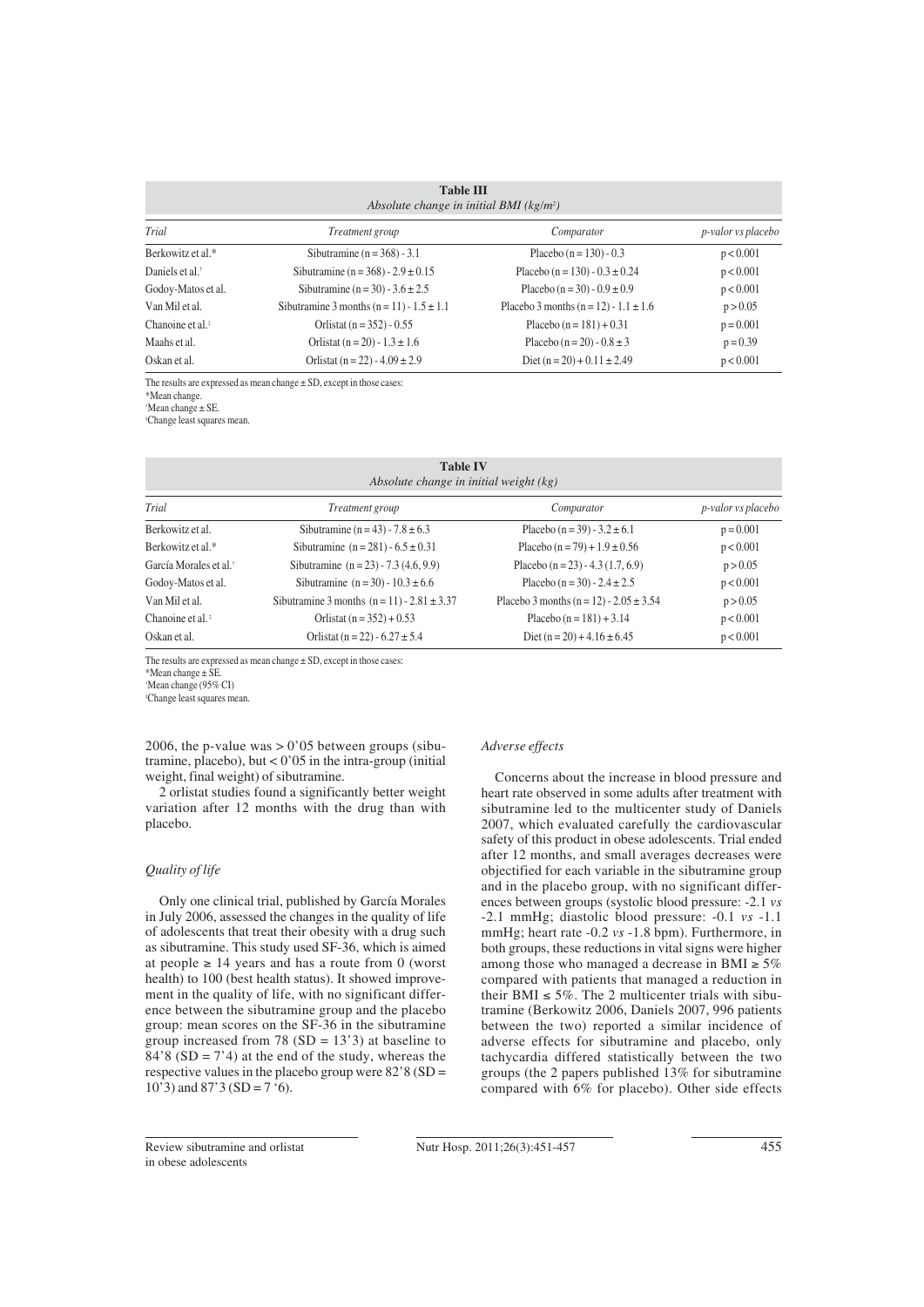were dry mouth, constipation, dizziness, insomnia and hypertension, all with a frequency of less than 12%. Overall, adverse events led to dropping out (similar figures for the two trials mentioned above) to 6% of participants in the sibutramine group and 5% in the placebo group (p value  $= 0.83$ ); tachycardia-induced withdrawals were similar in both groups (2.4% for sibutramine, 1.5% for placebo, no significant difference) and only 1% of subjects taking sibutramine (none among those who were with placebo) were withdrawn from the trials because of hypertension.

The most common adverse effects associated with orlistat were gastrointestinal, mostly mild to moderate and led to a 2% loss among those taking the drug in the multicenter study with 539 adolescents of Chanoine 2005. They consisted, from high to low frequency, in steatorrhea, oily stools, abdominal pain, fecal urgency, nausea, hyper-defecation, flatulence or bowel incontinence. There were 3% serious adverse reactions, but of all of them, the researchers only considered attributable to orlistat one symptomatic cholelithiasis requiring cholecystectomy in a patient who had lost 15'8 kg at the time of the adverse event.

In general, the publications did not report the length of the side effects occurred.

#### **Discussion**

The results of this review show that sibutramine or orlistat, when combined with a hypocaloric diet, exercise and changes in lifestyle, achieve in obese adolescents a significantly higher decrease in BMI than when using only diet, exercise and changes in lifestyle. These results are comparable to those reported by McGovern et al in their meta-analysis about the efficacy of nonsurgical interventions for pediatric obesity.<sup>9</sup>

In January 2010 the Spanish Agency for Medicines and Health Products decided to suspend marketing of sibutramine, following SCOUT study results, which showed an increased cardiovascular risk with sibutramine (561/4906, 11,4%) compared with placebo (490/4898, 10%). In our systematic review sibutramine is described as a well tolerated drug, probably because the study population, mostly obese adolescents without concomitant comorbidities, is very different from the SCOUT trial, which studied overweight/obese patients with cardiovascular disease and high cardiovascular risk.

Further studies are needed to confirm long-term safety of orlistat, which is typically associated with mild-moderate gastrointestinal adverse effects. The limited evidence about the impact on quality of life of these drugs (only 1 test of the 9 included in the review examined this parameter) also makes it difficult to reach any conclusions in this regard.

In obese adults it has been shown that moderate weight loss (5-10%) leads to improvement in morbidity and mortality linked to obesity and delays the onset of type 2 diabetes. Yet research supporting these longterm positive effects of reducing weight in obese adolescents are not available, which would multiply the clinical relevance of the pharmacological interventions. It seems reasonable to propose as a hypothesis that metabolic syndrome and atherosclerotic complications could be prevented in this group of patients if we are successful in treating obesity since adolescence.

Clinical trials included in this systematic review reached a moderate to high quality according to Jadad endpoints. However, they suffer some problems that are typical in studies about obesity, such as relatively high dropout rates (> 20% in some cases), loss of incentive to participants who did not lose weight or "contamination" in the results that involved the forced association of the drug with diet and exercise.

We must take into account some aspects in interpreting the results of this review. For example, it is unclear whether sibutramine and orlistat facilitate the maintenance of successful weight loss in obese adolescents once suspended, nor what is the optimal duration of treatment (some trials lasted 6 months, others 12). A further question is to what extent are extrapolated to the population the presented results, because several studies excluded adolescents with diabetes, hypertension or smokers, circumstances that are becoming more frequent in this group. Also, since they are still growing and gaining muscle, bone and skin, an adequate quantification of the effects of anti-obesity therapy would require the use of BMI adjusted for age and sex (the "BMI z score"), but only 3 trials related to this variable.

Among the limitations of this systematic review is the fact of not sending the emails to the authors of the original trials requesting additional data that had not been published and may be of interest.

#### **Conclusion**

This review shows that sibutramine or orlistat in combination with a hypocaloric diet and changes in lifestyle in obese adolescents achieve a short-term loss of weight greater than that achieved through the dietary-behavioral therapy alone.

#### **References**

- 1. Lobstein T, Baur L, Uauy R. IASO International Obesity Task-Force. Obesity in children and young people: a crisis in public health. *Obes Rev* 2004; 5(Suppl. 1): 4-85.
- Wang Y, Monteiro CA, Popkin BM. Trends of obesity and underweight in older children and adolescents in United States, Brazil, China and Russia. *Am J Clin Nutr* 2002; 75: 971-977.
- 3. Must A, Jacques PF, Dallal GE, Bajema CJ, Dietz WH. Longterm morbidity and mortality of overweight adolescents: a follow-up of the Harvard Growth Study of 1922 to 1935. *N Engl J Med* 1992; 327: 1350-1355.
- 4. Whitlock EP, O'Connor EA, Williams SB, Beil TL, Lutz KW. Effectiveness of Weight Managent Programs in Children and Adolescents. *Evid rep/technol assess* 2008; 170: 1-308.
- 5. Rucker D, Padwal R, Li SK, Curioni C, Lau DC. Long term pharmacotherapy for obesity and overweight: updated metaanalysis. *BMJ* 2007; 335 (7631): 1194-9.